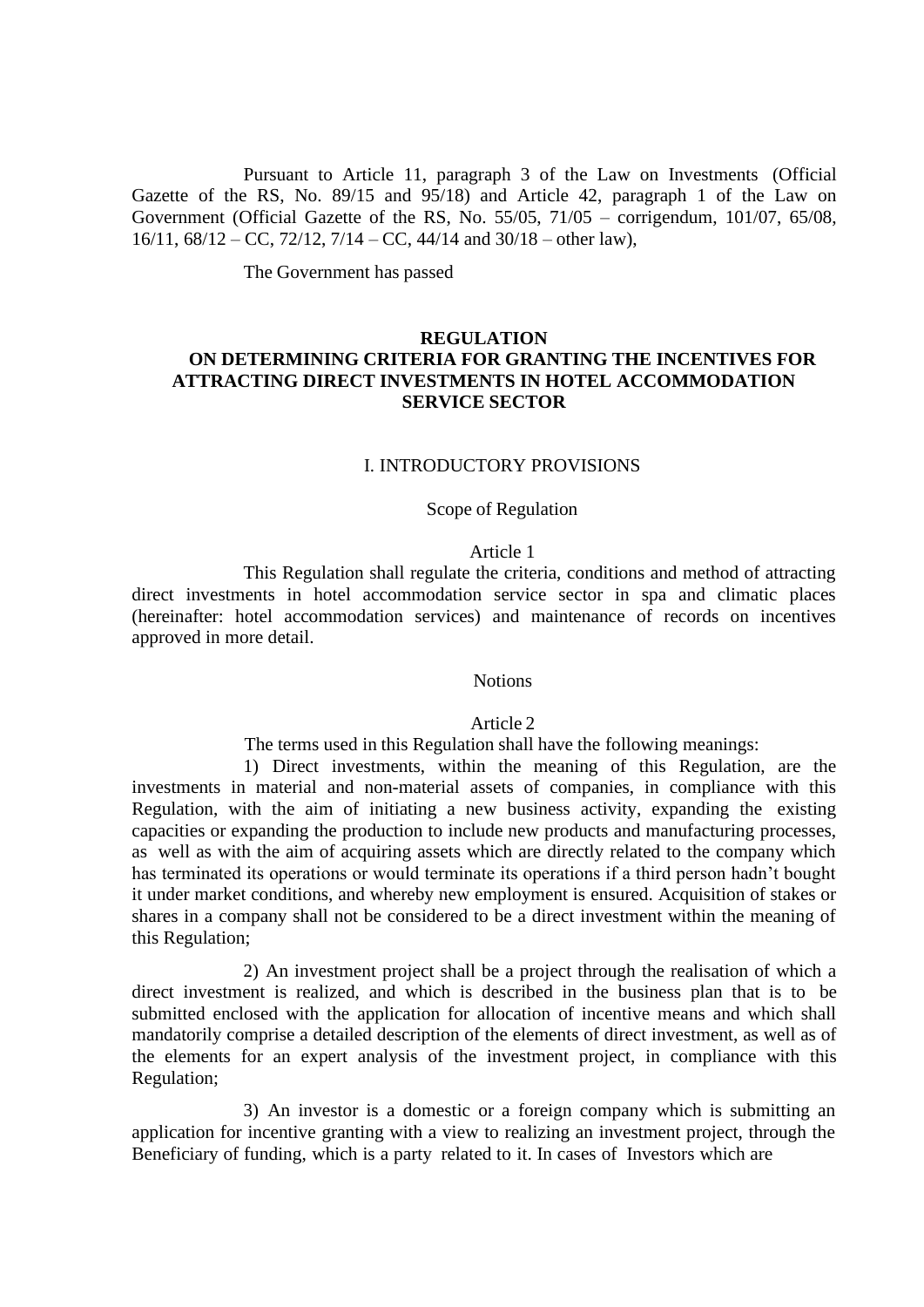companies with their seats in the Republic of Serbia, they can at the same time be the beneficiaries of incentive funds;

4) A beneficiary of incentive funds is a company with its seat in the Republic of Serbia;

5) A small economic entity is an economic entity with less than 50 employees and the annual turnover or total annual balance sheet worth less than EUR 10 million, in compliance with the regulation governing state aid (hereinafter: a small company);

6) A medium-sized economic entity is an economic entity with 50 to 250 employees and with the annual turnover which does not exceed EUR 50 million or the total annual balance sheet worth less than EUR 43 million in compliance with the regulation governing the state aid (hereinafter: a medium-sized company);

7) A large economic entity is an economic entity with more than 250 employees and with the annual turnover exceeding EUR 50 million or the total annual balance sheet worth more than EUR 43 million in compliance with the regulation governing the state aid (hereinafter: a large company);

8) A spa and climatic place is a spa area in which one or more natural therapeutic factors are found and used (which include thermal and mineral water, air, gas and therapeutic mud – peloid – hereinafter: the therapeutic factors) the therapeutic properties of which have been scientifically tested and proven in compliance with the law regulating spas and which complies with the conditions in respect of the development and equipment level for their use in compliance with the law regulating spas, as well as a climatic area which, owing to the auspicious climatic conditions and presence of therapeutic factors, has a particularly beneficial effect on human health. The spa and climatic places are enumerated in Addendum 1, which has been printed with this Regulation and is an integral part thereof;

9) Investments in material assets is the investments made in land, buildings and equipment, in compliance with regulations governing state aid, which shall be recognized as eligible costs of investment, if used solely by the beneficiary of incentive funds (greenfield or brownfield investments);

10) Investments in non-material assets is the investments in patents and licenses in compliance with the regulations governing state aid, which are recognized as eligible costs of investment, providing that amortisation is calculated on these assets, providing that they are used solely by the beneficiary of incentive funds, providing that they are accounted for in the balance sheets of the beneficiary of incentive funds over a minimum period of five years or three years in the case of small and medium-sized companies, and which were bought under market conditions from the third parties;

11) New employees whose employment is related to the investment project represent the net increase of the number of domestic nationals employed for an indefinite period of time with full working hours with the beneficiary of incentive funds over the period of realisation of the investment project, compared against the highest number of persons employed for a definite period of time and for an indefinite period of time over a period of 12 months preceding the submission date of the application for incentive granting;

12) A single investment project is each direct investment realized by the beneficiary of incentive funds or a company related to them, over a period of three years from the initial date of realisation of the previous investment project for which incentive has been granted, in compliance with a previously concluded agreement on incentive granting in the territory of the same or a neighbouring local self-government unit;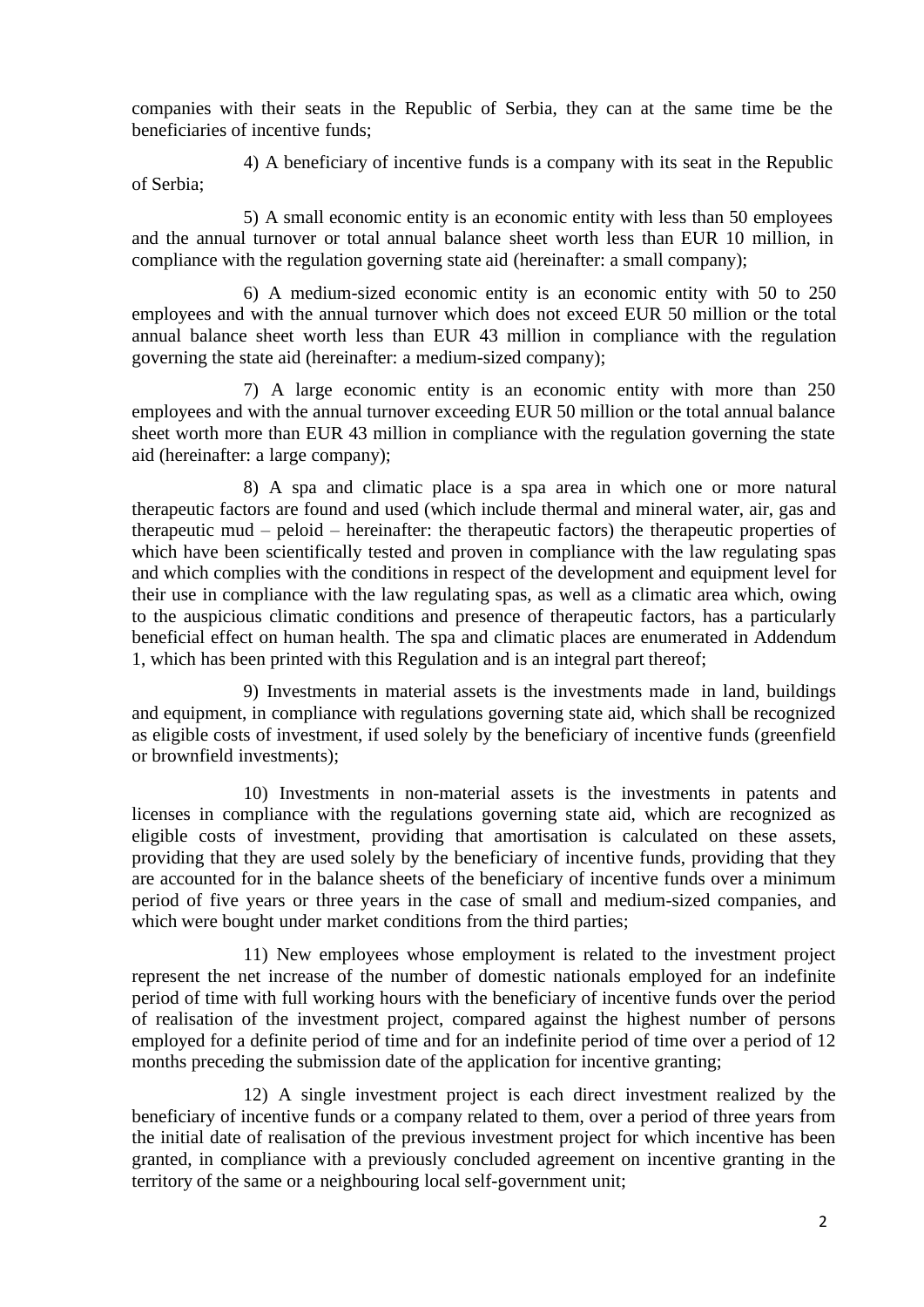13) The development level of a local self-government unit in which an investment project is realized i.e. the classification of local self-government units according to the level of their development is the level determined according to the regulations governing the single list of development levels of the local self-government units which is valid on the submission date of the application for incentive granting;

14) The realisation period of an investment project is the period defined by the agreement on granting incentive funds, in compliance with this Regulation;

15) Agreed salary represents the basic salary of the newly employed persons which is at least 20% higher than the minimum wage in compliance with the regulations governing employment;

16) Equipment being imported based on the investor's contribution is the equipment not older than three years, which the investor imports and invests as its investment in a company. The equipment which is being imported by a large company as the contribution of the investor, which is the beneficiary of incentive funds according to the agreement on incentive granting, must be new.

### Eligible Costs

### Article 3

The eligible costs are:

1) Investments in material and non-material assets starting from the submission date of the application for incentive granting until the expiration date of the period for realisation of investment project, in compliance with the agreement on incentive granting (hereinafter: the eligible investment costs) or alternatively

2) Gross salaries for the newly employed persons over the period of two years after the achievement of full employment with the beneficiary of incentive funds (hereinafter: the eligible costs of gross salaries).

In the case of a purchase of assets of a company that has terminated its operations or would terminate its operations if it had not been bought, the eligible costs are the costs of assets purchasing by a third person under market conditions.

The eligible investment costs in non-material assets for large companies can be recognized up to 50% of the total amount of eligible costs of the investment, and in cases of small and medium-sized companies, up to 100% of the eligible investment cost.

The costs relating to purchase of buildings shall be considered to be eligible investment costs providing that the investment in the purchase of the building represents up to 30% of the total investment in material and non-material assets.

In the case of a purchase of a publicly owned building, the sale procedure must be conducted in compliance with the regulations governing the rules for state aid granting.

The costs which are related to purchase of passenger vehicles and means of transport shall not be considered to be eligible investment costs.

The assets that the company acquires based on investment following the submission of application form for incentive granting, must be new.

The restriction referred to in paragraph 6 of this Article shall not pertain to the small and medium-sized companies or to the cases of purchases of companies' assets referred to in Article 2, paragraph 1, point 1) of this Regulation.

The eligible costs of gross salaries referred to in paragraph 1, point 2) of this Article shall represent the total amount that the beneficiary of incentive funds actually pays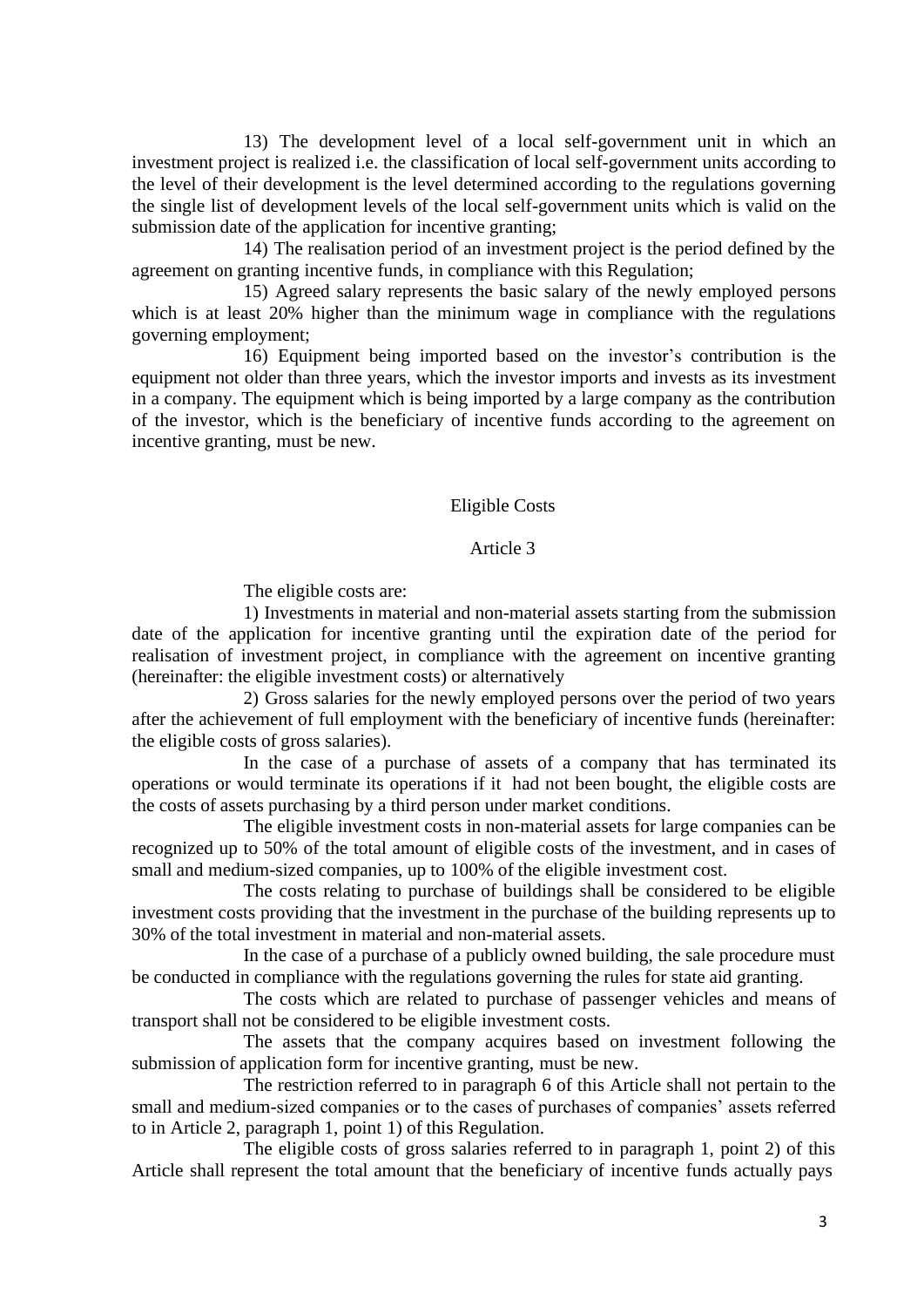for the work of an employee and include the gross salary i.e. the salary which includes taxes and contributions for mandatory social insurance which are paid from the salary, as well as contributions which are paid on the salary.

When calculating the eligible costs of an investment, the prices reduced by the amount of public revenues shall be taken into account.

# II. INCENTIVE FUNDS AMOUNT AND THE RIGHT TO PARTICIPATION IN INCENTIVE GRANTING PROCEDURES

### Sources of Funds for Attracting Direct Investments

#### Article 4

The incentive funds for attracting direct investments in hotel accommodation service sector for the implementation of this Regulation are provided in the budget of the Republic of Serbia.

### Right to participate in funds granting procedure

#### Article 5

The right to participate in funds granting procedure have investors who are planning to realize investment projects in the hotel accommodation service sector, which prior to commencing the realization the investment project apply for funds granting in the manner and under conditions provided for in with this Regulation.

The beneficiary of funds shall be obliged to provide a share of minimum 25% of eligible costs for the realisation of the investment project from own resources or from other sources which do not contain state aid.

Funds may not be granted to a large company before having determined by means of inspection of documentation that funds granting shall have effective supportive effect i.e. that it has an impact on:

1) A significant increase of the scope of the project, or

2) A significant increase of the total amount of funds invested by the beneficiary of incentive funds into the project, or

3) A significant speeding up of project realisation, or

4) Realisation of a project which could not be realised without funds granting.

Exemptions from the Right to Funds Granting

#### Article 6

The following investors and beneficiaries of incentive funds are exempted from the right to funds granting:

1) Companies in difficulties, within the meaning of regulations governing the rules for state aid granting;

2) Those with mature and outstanding tax liabilities in the Republic of Serbia;

3) Those in which the Republic of Serbia, an Autonomous Province or a local self-government unit has a capital share;

4) Those which are obliged to repay the unallowed state aid;

5) Those with which agreements on incentive funds granting has been terminated, except in cases of terminations by mutual consent.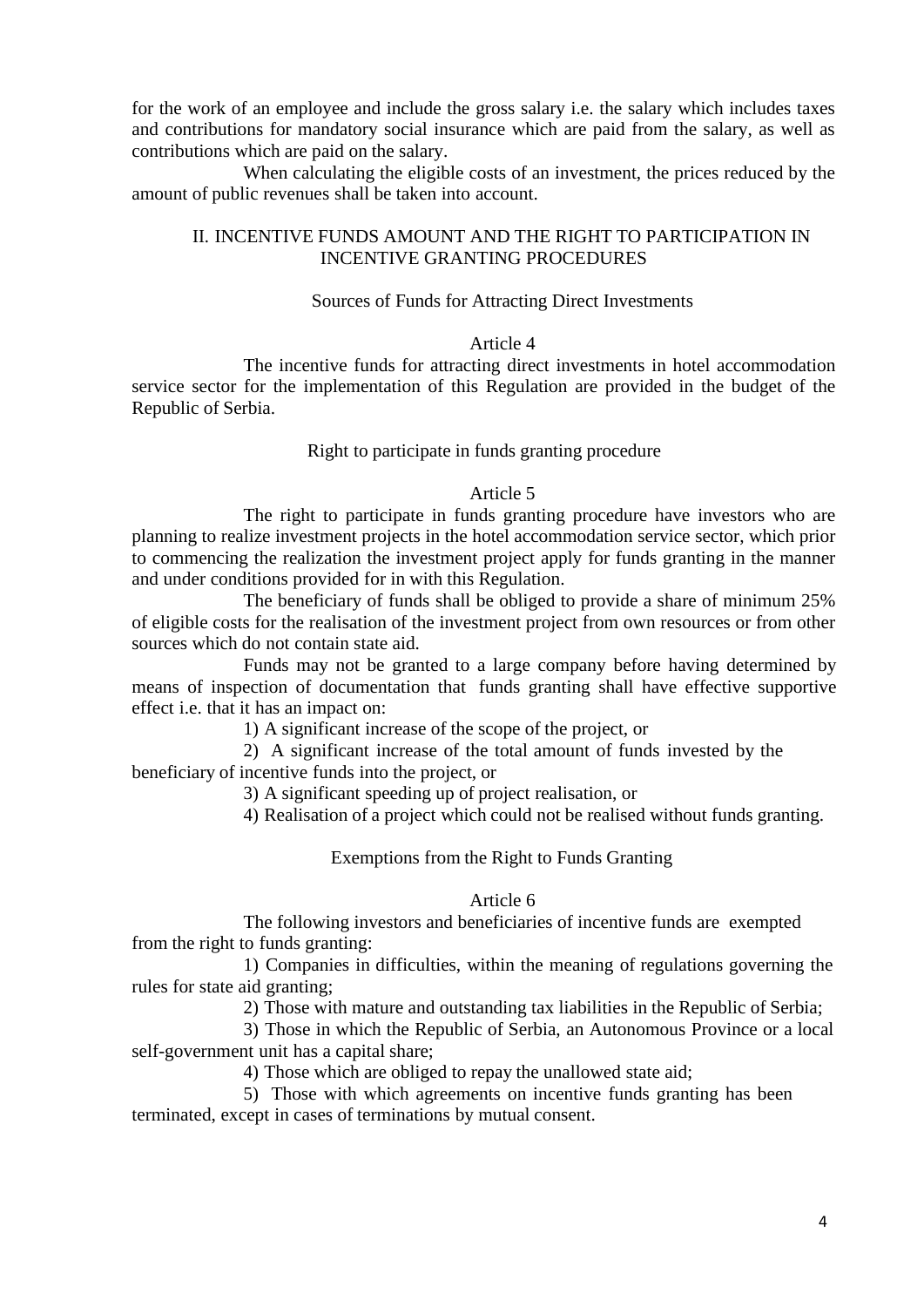### Companies Eligible for Incentive Funds Granting

#### Article 7

Funds can be granted to company which fulfils the criteria and conditions defined by this Regulation, and:

1) Is registered with the Serbian Business Registers Agency;

2) Has submitted application form for funds granting and the business plan for investment project which is eligible for funds granting in compliance with this Regulation;

3) Has not been subject to any previous bankruptcy procedure, reorganisation, insolvency or liquidation, in compliance with the regulations governing bankruptcy and liquidation;

4) Has not been granted funds for the same eligible costs.

### Maximum Permitted Amounts of Funds

### Article 8

Maximum permitted amounts of funds shall be determined in compliance with regulations governing rules for state aid allocation and in compliance with the criteria provided for to in this Regulations.

# III. PERMISSIBILITY OF FUNDS GRANTING AND CONDITIONS FOR FUNDS GRANTING

#### Investment Projects Eligible for Funds Granting

#### Article 9

Funds can be granted for investment projects in the hotel accommodation service sector which are worth EUR 2,000,000 at the minimum and whereby employment for at least 30 new employees for an unlimited period of time which are related to the investment project is ensured.

#### Conditions for Funds Granting

#### Article 10

Funds can be granted under the following conditions:

1) That the direct investment is maintained in the same location in the local self-government unit for at least five years after the realisation of the investment project for the large companies or for at least three years for the small and medium-sized companies, and

2) That the achieved number of employees with the beneficiary of incentive funds following the realization of investment project is not reduced over a period of five years for the large companies or over a period of three years for the small and medium-sized companies.

After reaching full employment, the beneficiary of incentive funds in accordance with the agreement on incentive funds granting referred to in Article 20 of this Regulation, shall be obliged to regularly pay the agreed salary referred to in Article 2, paragraph 1, point 15) of this Regulation to each new employee.

Deadline for Realisation of Investment Projects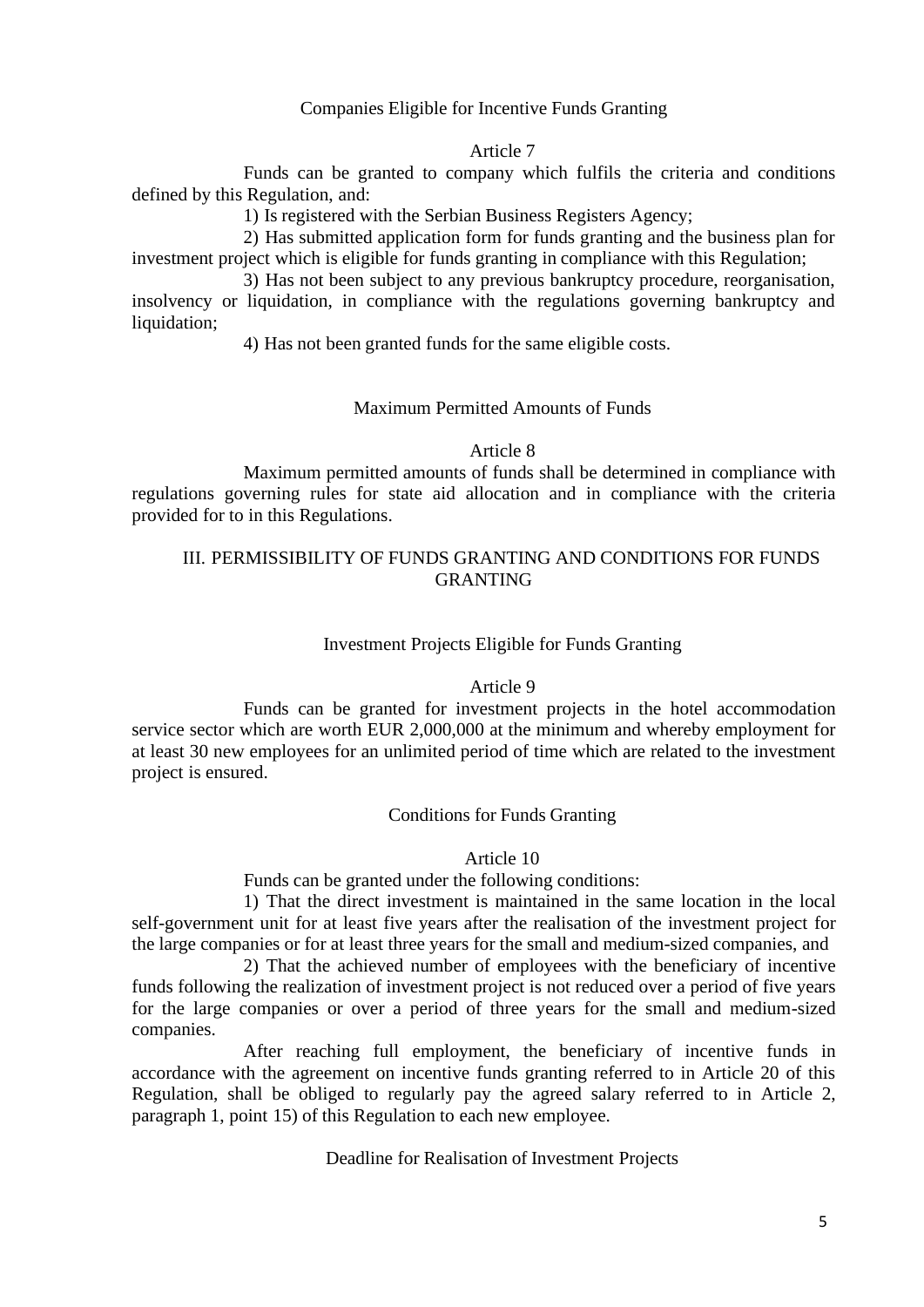### Article 11

Deadline for realisation of investment projects and for employment of new employees related to the investment project shall be up to three years from the submission date of the application for incentive funds granting, which can be extended following the conclusion of the agreement on incentive funds granting for up to five years counting from the submission date of the application for incentive funds granting, based on a duly reasoned request of the beneficiary of incentive funds, providing that the Council for Economic Development (hereinafter: the Council) assesses that the circumstances which have led to the need for the extension of the deadline are objective and that the extension of the deadline is legitimate and appropriate i.e. that it will serve to achieve the objectives of the investment and of the economic development in the most efficient way.

The deadline for realisation of an investment project and employment of new employees related to the investment project in case of the investments of special importance shall be up to ten years from the submission date of the application for incentive funds granting.

In case of an extension of the deadline referred to in paragraph 1 of this Article, the validity of the bank guarantee shall be extended proportionately to the extension of the period for realisation of the investment project.

### Criteria for Expert Analysis of Investment Projects

### Article 12

The criteria for expert analysis of an investment project shall be as follows:

1) References of the investor (recognition in the market, references from the clients, previous experiences and success in the realisation of investment projects, etc.);

2) The percentage of unemployed persons with qualifications corresponding to the economic activity of the investor and/or of the beneficiary of incentive funds in the total number of persons in the records of the National Employment Service in the territory of the local self-government unit in which the investment is to be made;

3) The number and/or the percentage of highly qualified persons to be employed with the realisation of the investment project;

4) The amount and type of investment (greenfield or brownfield investments), and/or the involvement level of the construction industry in the realisation of the investment project;

classification; 5) The required expertise level, in compliance with the EUROSTAT

suppliers; 6) Previous cooperation with the suppliers and the planned share of domestic

7) Effects of the investment on the employees (employee training and average salary amount);

8) Previous and planned volume of total turnover (before and after the investment project);

9) Financial and market assessment of the investment project (sources of financing, liquidity, profitability, sustainability and investment return period, etc.).

Information referred to in paragraph 1, point 2) of this Article shall be delivered by the National Employment Service to the Development Agency of Serbia (hereinafter: the Agency), at its request.

IV. TYPE AND AMOUNT OF INCENTIVE FUNDS THAT CAN BE GRANTED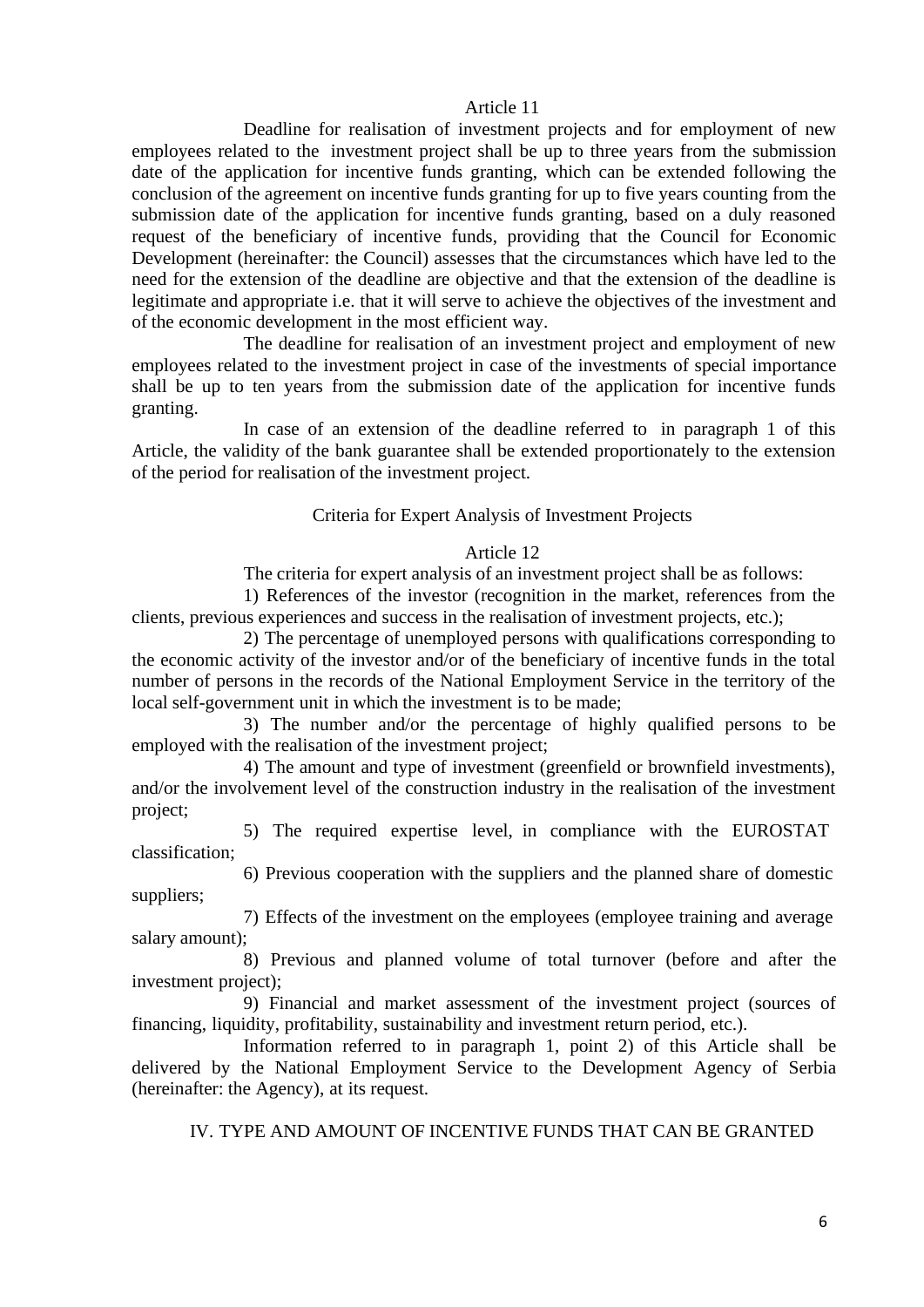# Incentives for Eligible Costs of Gross Salaries for New Jobs Related to the Investment Project

### Article 13

A beneficiary of incentive funds which opens new jobs related to the investment project in a local self-government unit which is categorized in the first group of classification of local self-government units according to the development level shall be approved funds in the amount of 20% of eligible costs of the gross salaries referred to in Article 3 of this Regulation, in the maximum amount of EUR 3,000 in Dinar counter value per a newly opened job.

A beneficiary of incentive funds which opens new jobs related to the investment project in a local self-government unit which is categorized in the second group of classification of local self-government units according to the development level shall be approved funds in the amount of 25% of eligible costs of the gross salaries referred to in Article 3 of this Regulation, in the maximum amount of EUR 4,000 in Dinar counter value per a newly opened job.

A beneficiary of incentive funds which opens new jobs related to the investment project in a local self-government unit which is categorized in the third group of classification of local self-government units according to the development level shall be approved funds in the amount of 30% of eligible costs of the gross salaries referred to in Article 3 of this Regulation, in the maximum amount of EUR 5,000 in Dinar counter value per a newly opened job.

A beneficiary of incentive funds which opens new jobs related to the investment project in a local self-government unit which is categorized in the fourth group of classification of local self-government units according to the development level shall be approved funds in the amount of 35% of eligible costs of the gross salaries referred to in Article 3 of this Regulation, in the maximum amount of EUR 6,000 in Dinar counter value per a newly opened job.

A beneficiary of incentive funds which opens new jobs related to the investment project in a local self-government unit which is categorized as a devastated area according to its development level shall be approved funds in the amount of 40% of eligible costs of the gross salaries referred to in Article 3 of this Regulation, in the maximum amount of EUR 7,000 in Dinar counter value per a newly opened job.

The total amount of the incentive funds which can be granted in compliance with this Regulation and of other incentives shall be determined as an absolute amount, without exceeding the upper limit for the allowed total amount of state aid granted in compliance with the regulations governing the rules for state aid granting.

#### Incentives for Eligible Costs of Investments in Fixed Assets

### Article 14

An increase of the grant amount of funds referred to in Article 13 of this Regulation in the amount of 20% of the eligible costs of investment in fixed assets in the amount of up to EUR 30,000,000 shall be approved to a beneficiary of incentive funds.

The amount referred to in paragraph 1 of this Article shall be increased for an amount of 10% of the eligible costs of investment in the fixed assets in the amount exceeding EUR 30,000,000.

The total amount of funds that can be granted in compliance with this Regulation may not exceed 20% of the eligible costs of investment in the fixed assets.

### V. INCENTIVE FUNDS GRANTING PROCEDURE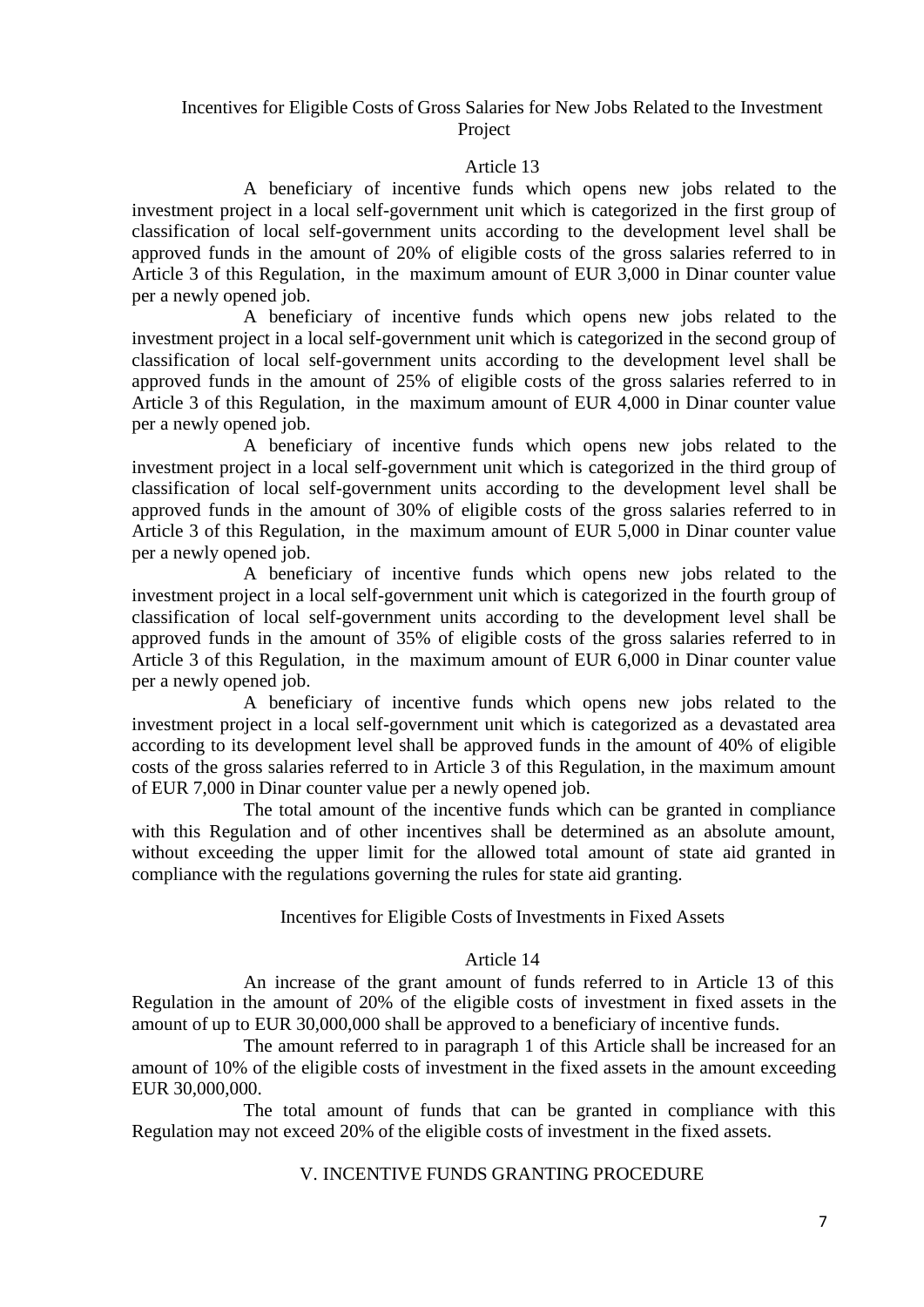### Letter of Intent and Notification of Possible Incentives Level

#### Article 15

The investor who intends to make an investment in the hotel accommodation service sector may deliver to the Agency a Letter of Intent relating to the realisation of an investment project.

The Letter of Intent contains in particular data on the investor, on the economic activity, previous investment activities, planned investment amount in the fixed assets, the number of the newly employed and/or of the jobs related to the investment project, planned costs of gross salaries for the new jobs related to the investment project over a period of two years following the achievement of full employment, as well as information referred to in Article 12 of this Regulation, with the exception of information referred to in paragraph 1, points 2) and 5) of that Article.

If the Letter of Intent does not contain the elements referred to in paragraph 2 of this Article, the Agency shall ask the investor to supplement it, and it may additionally request additional information from the investor, in compliance with this Regulation.

Based on information provided in the Letter of Intent, the Agency shall deliver a notification to the investor on the possible level of incentives, leaving a period of 30 days to the investor to provide the standpoint.

If the Agency determines that it is an investment of special importance, in addition to delivering the notification referred to in paragraph 4 of this Article to the investor, the Agency shall notify the Ministry in charge of economy (hereinafter: the Ministry) and the Council of the existence of a project of special importance.

The notification of a possible incentive level shall be legally non-binding and shall include information that the Council is to decide on granting and on the amount of funds after having determined all the conditions for granting funds in compliance with this Regulation.

#### Application for Funds Granting and Expert Analysis

## Article 16

An investor who intends to realize an investment shall submit to the Agency an application for funds granting in the prescribed form, in Serbian language (hereinafter: the Application for Funds Granting) for the purpose of determining compliance with the conditions for funds granting, without prior submission of the Letter of Intent, or following the receipt of the notification referred to in Article 15, paragraph 4 of this Regulation.

Based on the Application for Funds Granting, the Agency shall perform an expert analysis of the investment project by applying the criteria referred to in Article 12 of this Regulation.

The Agency shall, *ex officio*, acquire an excerpt from the Central Register of mandatory social insurance based on which the number of employees shall be determined for each month and the type of work engagement with the beneficiary of incentive funds in the period of 12 months preceding the submission date of the Application for Funds Granting.

The Central Register of mandatory social insurance is obliged to deliver the excerpts referred to in paragraph 3 of this Article to the Agency without delay.

The Agency shall notify the investor of the incentive amount that will be proposed to the Council and deliver a draft agreement on incentive funds granting to them.

The expert analysis of the investment project shall include an analysis of the possible amount of funds.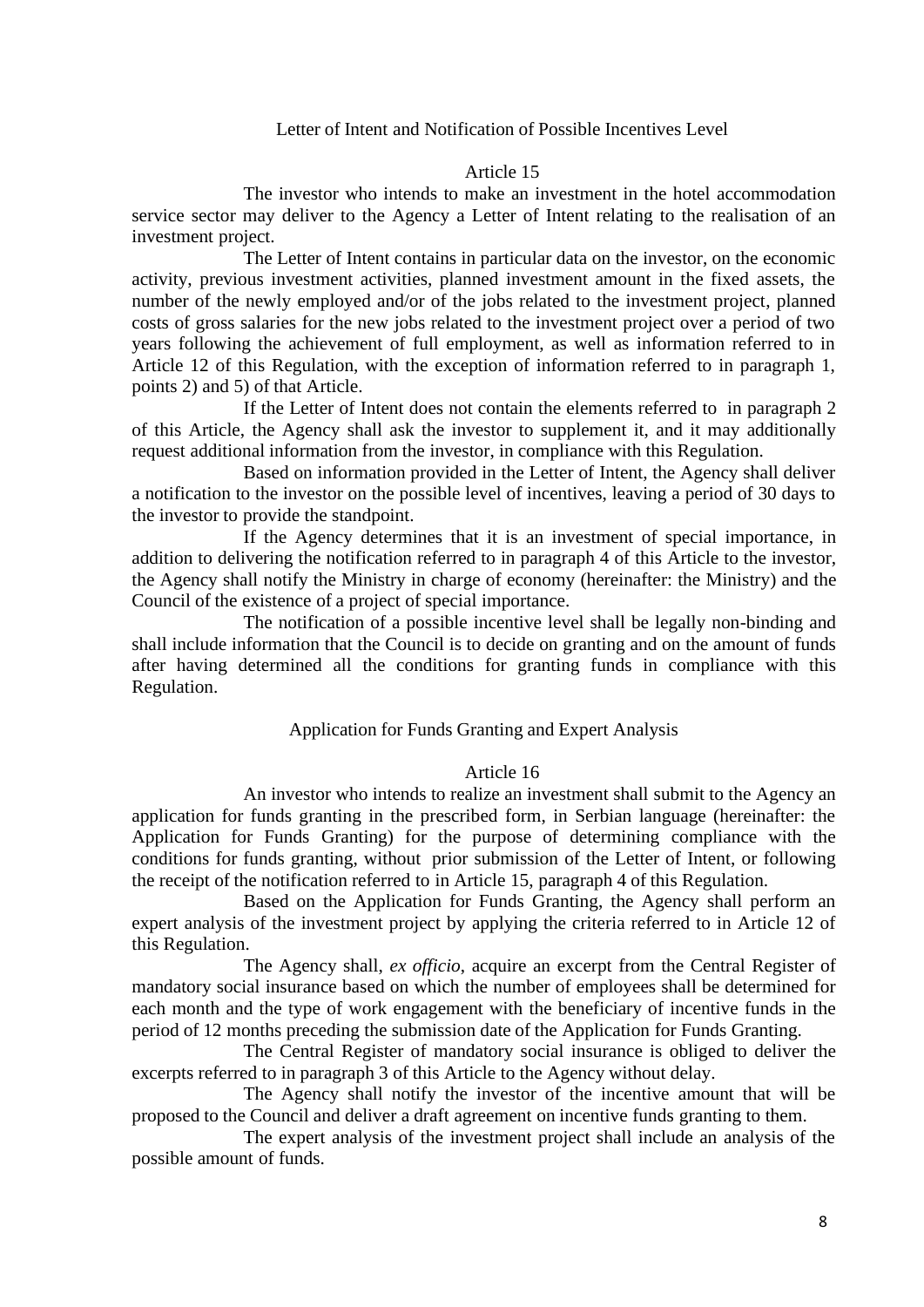# Application Form for Funds Granting

### Article 17

The Minister in charge of economy (hereinafter: the Minister) shall prescribe the application forms for incentive funds granting in accordance with this Regulation.

The following shall be submitted enclosed with the Application for Funds Granting:

1) The Business Plan for the investment project for the realisation of which funds are to be granted;

2) The original or a certified photocopy of the registered financial statements of the investor for two preceding business years, inclusive of the auditor's report (where there is the legal obligation of auditing) where these have not been made publicly available, and the foreign legal entity shall submit the original or a certified photocopy of the financial statements with auditor's report (where there is the legal obligation of auditing) and a certified translation into Serbian language or a statement of the investor that it is not obliged to acquire any report from a certified auditor. The investor shall be obliged to deliver the original or a certified photocopy of the consolidated financial statement of the division and a certified translation into Serbian language thereof or the statement that they are not obliged to perform any consolidation in addition to delivering the original or a certified photocopy of individual financial statements of the related parties;

3) The original or a certified photocopy of the excerpt from the relevant register of the state where the foreign investor's seat is located, not older than three months, certified by the competent authority, as well as the certified translation of the excerpt into Serbian language;

4) A certificate verifying that no previous bankruptcy proceedings, reorganisation or bankruptcy have been initiated against the investor and the beneficiary of incentive funds, and the foreign legal entity shall additionally submit a statement thereon;

5) Proof of settlement of tax related liabilities in the Republic of Serbia and for the foreign investors which have not had business operations in the Republic of Serbia, a statement that the investor has not conducted business in the Republic of Serbia and that it does not have a tax identification number assigned to it in compliance with the regulations governing the tax procedure and tax administration;

6) A statement that the responsible person of the investor and of the beneficiary of incentive funds has not been finally convicted of the criminal offences against labour rights;

7) A statement that the investor and the beneficiary of incentive funds have not been finally convicted of the criminal offences committed against economy;

8) A statement that the investor and the beneficiary of incentive funds are not companies in difficulties within the meaning of the rules on state aid granting.

The Business Registers Agency shall be obliged to allow unobstructed access to the base of financial statements and delivery of aggregate data for groups of companies, branches or geographic areas.

In case that the Agency cannot determine the relevant facts for decision making from the submitted documentation, it may also request the submission of other documentation and/or other evidence relevant for deciding on the submitted Application for funds granting, and in particular it may request that the investor delivers a report on valuation of the immovable property drawn up by a licensed appraiser, where the business plan envisages purchasing of a building.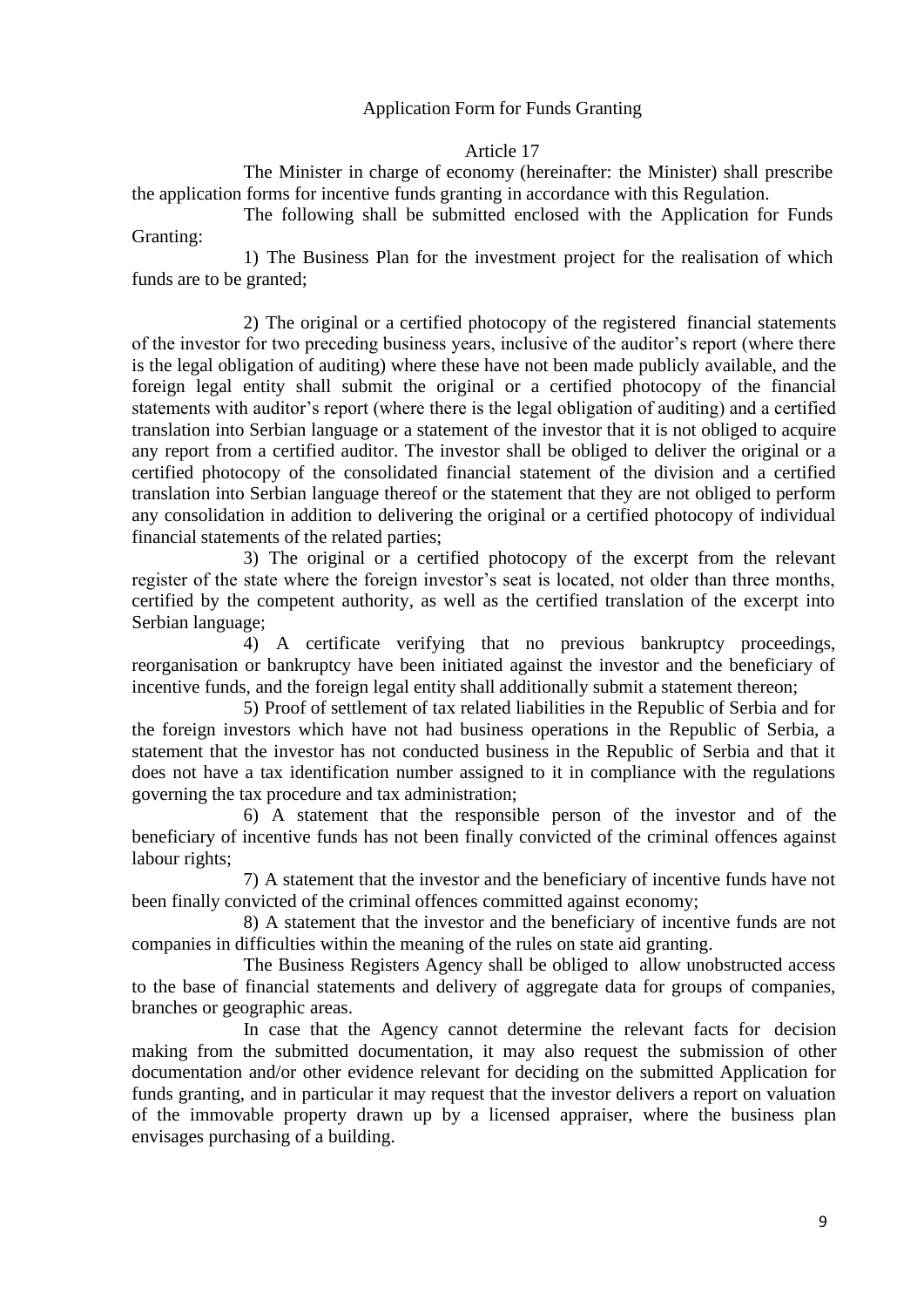Documents submitted by foreign companies must be certified in compliance with the regulations of the country in which they were issued and translated into Serbian language by a certified translator.

The date of receipt of the Application for Funds Granting in the Agency shall be considered to be the submission date of the Application for Funds Granting.

Determining Compliance with the Formal Conditions for Funds Granting

# Article 18

The Agency shall determine whether the formal conditions for incentive funds granting are fulfilled.

If the Application for incentive funds has not been submitted in compliance with Article 17 of this Regulation, the Agency shall address a request for supplementing of documentation to the investor.

If the investor fails to comply with the request referred to in paragraph 2 of this Article within the period of 30 days from the request receipt date, the Agency shall reject the Application for incentive funds granting as incomplete with an explanation.

If the Application for incentive funds does not pertain to an investment project in the hotel accommodation service sector or if the conditions referred to in Article 6 of this Regulation are fulfilled, the Agency shall reject such Application and shall deliver it to the Applicant with an explanation, within 30 days from the date of receipt thereof.

The complaint against the decision of the Agency referred to in paragraphs 3 and 4 of this Article can be submitted to the Ministry within eight days from the receipt date of the Agency's decision.

The Ministry shall decide on the complaint referred to in paragraph 5 of this Article and shall deliver the response to the Applicant within the period of 30 days from the objection receipt date.

Applications which are complete and permissible shall be delivered by the Agency to the Council no later than 30 days from the date of receipt.

#### Relationship between the Agency and the Council

#### Article 19

The Agency performs the administrative and technical and expert tasks for the Council, propose convening of Council meetings to the President of the Council, prepares materials for consideration and decision making in the Council meetings, provides required information on the status of investment projects, prepares minutes from the meetings and acts in compliance with the decisions of the Council.

The Agency prepares the text of the draft agreement on funds granting.

### VI. AGREEMENT AND INCENTIVE FUNDS PAYMENT METHOD

#### Agreement on Incentive Funds Granting

#### Article 20

Mutual rights and obligations of the Ministry and the beneficiary of incentive funds shall be regulated by the agreement on incentive funds granting (hereinafter: the Agreement), concluded by the Ministry and the beneficiary of incentive funds.

The Ministry shall deliver the text of the draft Agreement to the Commission for State Aid Control i.e. the Government, for its prior approval.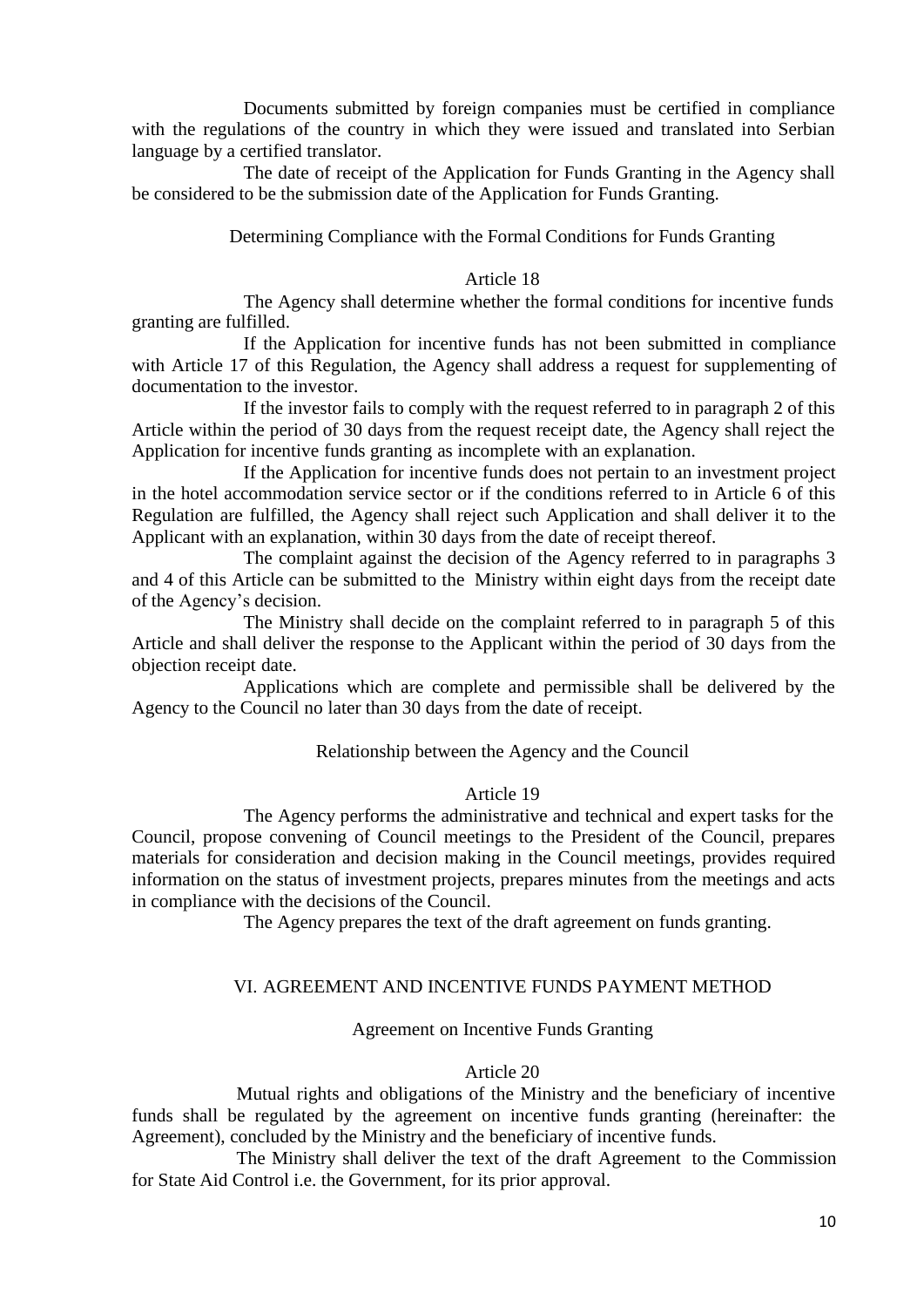The Agreement shall include: the scope, amount and schedule of investment and the number of new jobs related to the investment project with the schedule of employment, planned costs of gross salaries for the new jobs related to the investment project over a period of two years following the achievement of full employment, the obligation to pay the agreed salary, the time limit for the realisation of the investment project, the amount of funds granted, the payment schedule for funds granted and the obligation to report on the change of investment schedule by the expiry of the third quarter of the current year at the latest, as well as information on the collaterals, statements on fulfilment of conditions referred to in Article 17 of this Regulation, on the obligation to report, on control of fulfilment of contractual obligations, on termination of Agreement, Force Majeure, environmental protection and on occupational safety and health, on dispute resolution and other issues of significance for realisation of Agreement.

The Agreement shall additionally determine the obligation of the beneficiary of incentive funds to deliver audio and visual material on the realisation of investment project, which the Agency shall be entitled to use for the purpose of implementing the strategic marketing of economic potentials, promotion and reputation of the Republic of Serbia as an investment location.

The business plan which pertains to the amount, structure and schedule of investment, plan and schedule of employment and projected gross salaries shall be an integral part of the Agreement.

In case of any deviation from the agreed obligations envisaged in the business plan during the realisation period, the beneficiary of incentive funds shall be obliged to deliver to the Ministry amendments to the business plan before the moment of signing of an Annex to the Agreement, agreement on mutual regulation of rights and obligations i.e. conclusion of settlement.

The change of contractually determined conditions for withdrawal of the first tranche shall be an exception to the obligation to conclude an annex to the agreement and to deliver amendments and supplements to the business plan, where the total deviation from the agreed obligations defined for the first tranche cannot exceed 20% of the determined schedule, providing that the total determined obligation of making the investment and employment which pertains to the entire investment project remains unchanged.

In the case of any changes in the schedule of investment and schedule of employment referred to in paragraph 7 of this Article, the beneficiary of incentive funds shall be obliged to deliver a report of an independent certified auditor on the fulfilment level of obligations determined in the Agreement of 80% at the minimum in the year in question.

The Ministry may terminate the Agreement in each phase of its realisation, if it is determined that the beneficiary of incentive funds does not comply with the conditions determined by the Agreement, if it is determined that the statements on fulfilment of conditions referred to in Article 17 of this Regulation are not true and if the Council has passed the decision on termination.

Where there are duly justified reasons, the Ministry may terminate the Agreement and call on the securities even before the Council's meeting, and shall notify the Council thereof in the first following meeting of the Council.

.

### Disbursement of Granted Funds

### Article 21

Payment of granted funds shall be effectuated based on a request submitted (hereinafter: the Payment Request) which shall be delivered to the Ministry by the beneficiary of the incentive funds, in compliance with the Agreement.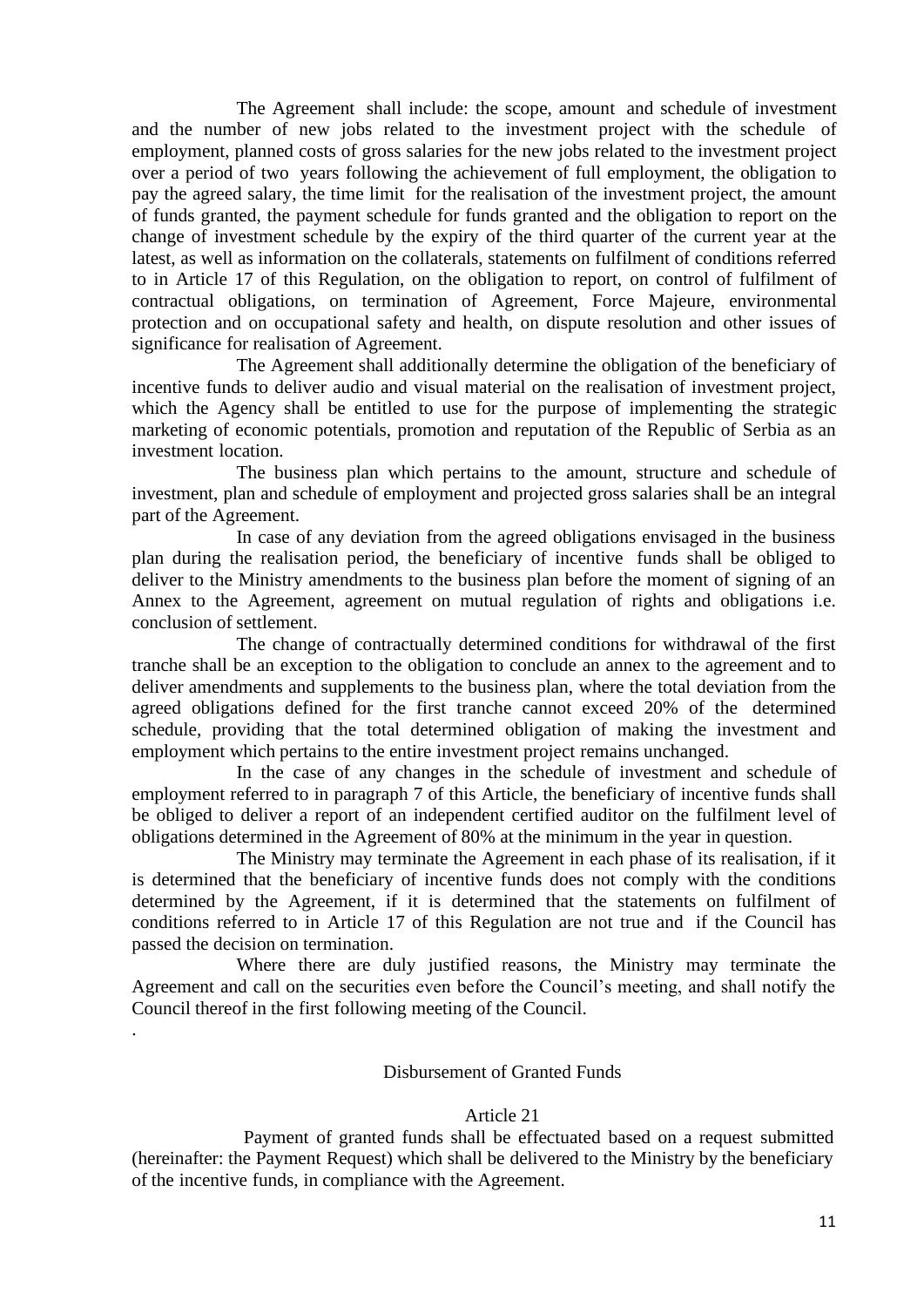Granted funds shall be disbursed in instalments, in compliance with the Agreement and available budget funds.

The instalment amount shall be determined as a percentage of the total amount of funds granted, in the following manner:

1) In the amount proportionate to the percentage of investment made into the fixed assets in each year of realization of the investment project, against the total investments in fixed assets defined in the investment project, or

2) In the amount proportionate to the percentage of newly employed persons in each year of realisation of the investment project against the total number of newly employed persons defined in the investment project, or

3) As a combination of the above two methods.

The following shall be submitted enclosed to the Payment Request:

1) The report of a certified auditor which is insured against professional liability and any additional pieces of evidence of fulfilment of conditions for instalment payment, and

2) The bank guarantee for repayment of disbursed funds.

At the request of the Ministry i.e. of the Agency, the Central Register of mandatory social insurance shall deliver reports on the number of newly employed persons and on the types of work engagement with the beneficiary of incentive funds on the delivery date of the payment request for each individual instalment of the funds granted, within five days from the request receipt date at the latest.

Enclosed with the Request for disbursement of the first instalment, two signed blank solo promissory notes shall be submitted with signed promissory note authorisation for collection of statutory default interest, in addition to the documents referred to in paragraph 4 of this Article.

Instead of the blank solo promissory notes, the beneficiary of incentive funds may deliver a bank guarantee for the collection of the possible statutory default interest for the amount of the instalment i.e., in case of the last instalment, for the total amount of incentive funds granted.

In the case referred to in paragraph 7 of this Article, the beneficiary of incentive funds shall be obliged to, on the occasion of payment of each instalment, in addition to the bank guarantee for the amount of such instalment, deliver a bank guarantee covering the amount of any possible statutory default interest as well.

For the payment of the final instalment, the beneficiary of incentive funds shall be obliged to deliver a bank guarantee for the total amount of granted funds with the validity period of three years and six months from the Payment Request submission date in case of small and medium-sized companies i.e. with the validity date of five years and six months from the Payment Request submission date in case of large companies.

The Ministry shall determine rationality and regularity of the Payment Request, in compliance with the documentation submitted by the beneficiary of incentive funds.

### Collaterals

### Article 22

The beneficiary of incentive funds shall be obliged to enclose a bank guarantee issued by a commercial bank registered in the territory of the Republic of Serbia, unconditional and payable at first demand for the benefit of the Republic of Serbia.

Disbursed funds must be covered by a bank guarantee, in compliance with the Agreement.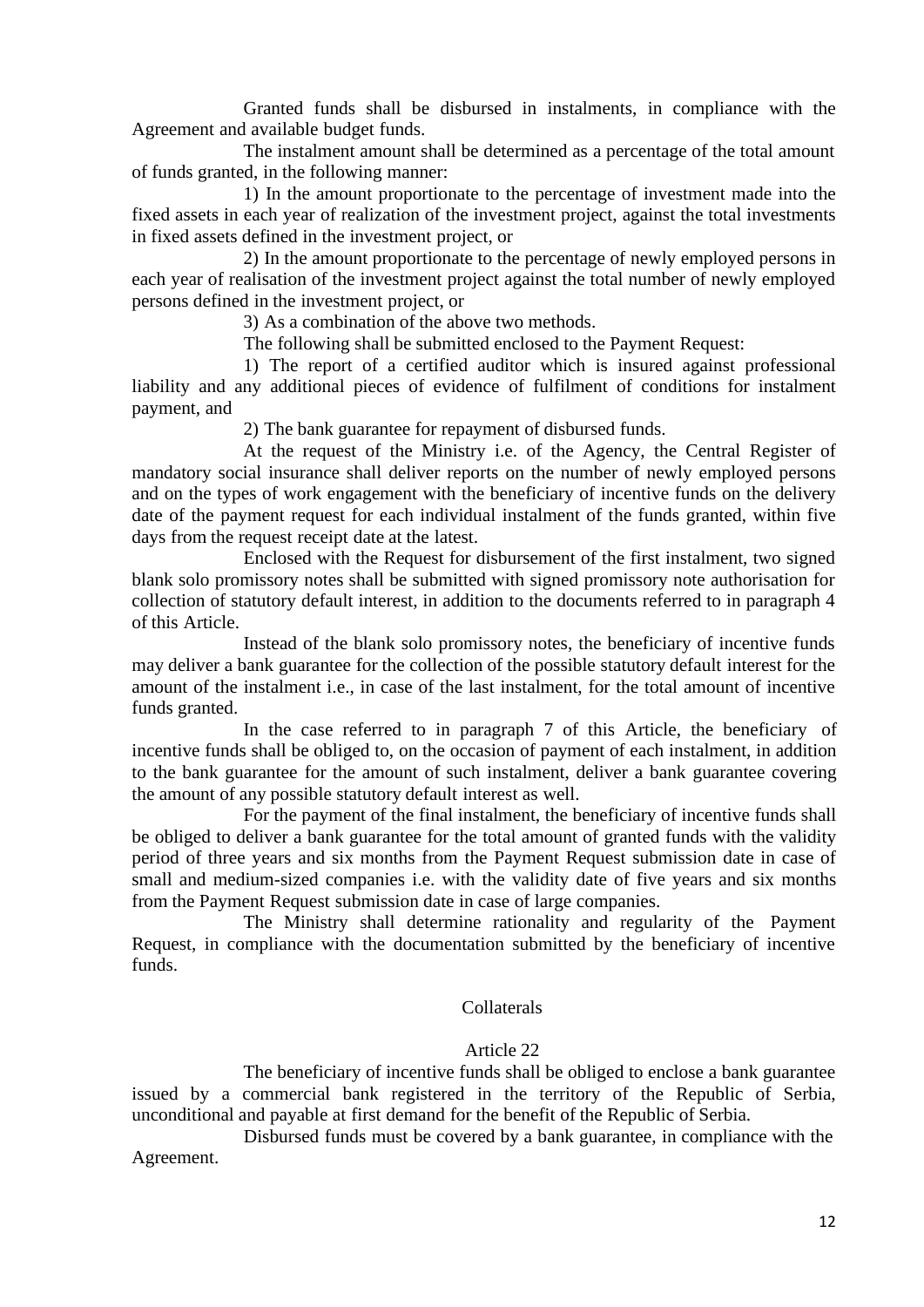In addition to the bank guarantee, the beneficiary of incentive funds shall be obliged to enclose two registered and signed blank solo promissory notes with a signed authorisation for the purpose of collecting the statutory default interest, in compliance with the law determining the statutory interest rate, in case of defaulting on the contractual obligations.

The statutory default interest shall be calculated for the period from the payment date of each individual instalment until the date of return of the total amount of funds paid.

In case of a failure to fulfil the contractual obligations or in case of a partial fulfilment of contractual obligations, the Ministry may, based on the bank guarantees issued and the blank solo promissory notes, call on the securities up to the amount of paid funds and prescribed statutory default interest.

### VII. CONTROL OF FULFILMENT OF CONTRACTUAL OBLIGATIONS

### Reports To Be Submitted by the Beneficiaries of Incentive Funds

### Article 23

The beneficiary of incentive funds shall be obliged to report to the Ministry on the realisation of investment project for which funds are granted.

The report referred to in paragraph 1 of this Article shall be submitted:

1) Within 60 days from the date of submission of a complete Request for Payment for the last instalment i.e. from the date of completion of the investment project, and

2) Within 60 days from the date of expiry of the period of guaranteed investment and employment.

The report on realisation of investment project shall include a report on the findings of facts drafted by an independent certified auditor who holds the insurance from professional liability on the project audit, which shall include a verification of investment made in respect of the amount and structure thereof, the amount of salaries, taxes and contributions for newly employed paid, the number of newly employed and the total number of employees, as well as a verification of compliance with other provisions of the Agreement (hereinafter: an auditor's report).

The control of data on the number of the newly employed and on the total number of employees shall be conducted by the Ministry based on the report of the Central Register of mandatory social insurance.

The beneficiary of incentive funds shall be obliged to allow the certified auditor to carry out the audit of the compliance with the obligation to make the investment (the amount and structure of investment during the realisation of the project), of the obligation to employ and to maintain the number of employees determined in the Agreement (during the realisation and during the period of guaranteed investment and employment), of the costs of salaries envisaged in the investment project, as well as of discharging of any other contractual obligations and to, for that purpose, enable inspection of the documentation of the beneficiary of incentive funds.

The auditor's report shall include a conclusion with an unqualified and/or adverse opinion, and in case of a qualified opinion i.e. disclaimer of opinion, he/she shall be obliged to provide an explanation of such qualified opinion and/or to state the facts and reasons for such disclaimer of opinion, in the conclusion thereof.

An audit of an investment project which is an investment of special importance can be performed by an auditing company which employs four licensed certified auditors at the minimum with full working hours.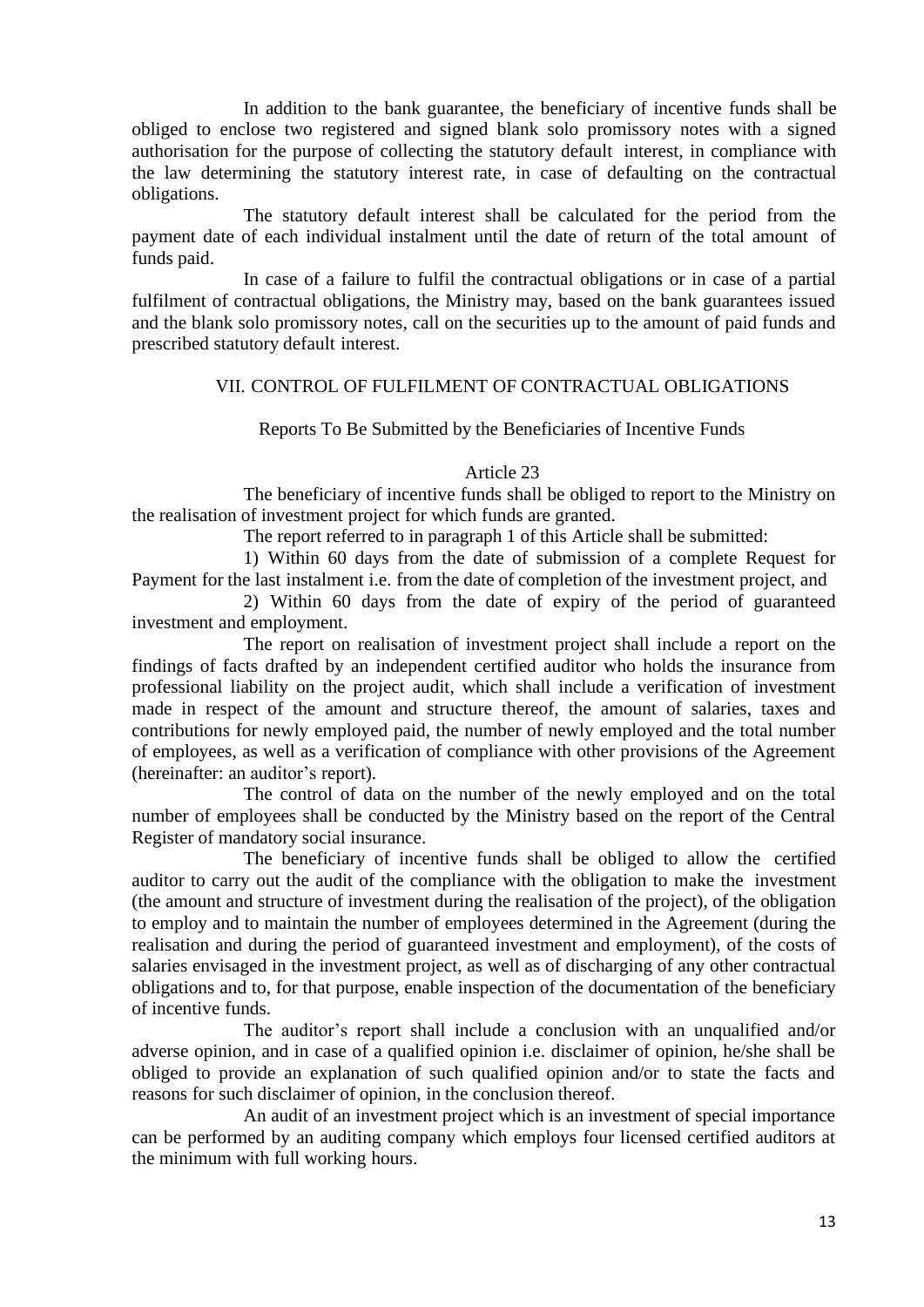If it can be concluded from the auditor's report that the beneficiary of incentive funds has not discharged all the contractual obligations during the project realisation period i.e. during the period of guaranteed investment and employment (an adverse opinion, a qualified opinion, a disclaimer of opinion), the Ministry shall deliver a written notice to the beneficiary of incentive funds on the obligation to remove the deficiencies thus identified. During and/or following the project realisation period, in case of a complete discharging of the obligation to invest in respect of the total investment amount determined in the Agreement and a partial deviation in relation to the structure of the investment, the beneficiary of incentive funds shall be obliged to deliver to the Minister an adjusted business plan prior to the submission of a Payment Request and/or report on project realisation.

In case of a failure of the beneficiary of incentive funds to remove the deficiency within 30 days from the receipt of the notice referred to in paragraph 8 of this Article, the Ministry may terminate the Agreement and request that the funds granted which have been paid to the beneficiary of incentive funds be returned, increased by the amount of accrued statutory default interest or alternatively to propose to the beneficiary of incentive funds, in accordance with the decision of the Council, that an annex to the Agreement be concluded.

# Control and Monitoring of fulfilment of Contractual Obligations

### Article 24

At the request of the Ministry, the Central Register of mandatory social insurance shall deliver the reports on the number of newly employed persons and on the type of work engagement with the beneficiary of incentive funds as at the delivery date of the request for payment for each individual instalment of funds granted, within five days from the date of receipt of the request at the latest.

At the request of the Ministry, the Central Register of mandatory social insurance shall additionally deliver to the Ministry the reports on the number of employees and on the type of work engagement with the beneficiary of incentive funds during the project realisation period, as well as during the period of guaranteed investment and employment.

The Ministry shall deliver to the Central Register of mandatory social insurance a list of beneficiaries of incentive funds as per the Agreements.

The Central Register of mandatory social insurance shall be obliged to, at the end of each quarter, deliver to the Ministry reports on the number of employees and on the types of work engagement with the beneficiary of incentive funds, in accordance with the list referred to in paragraph 3 of this Article.

The Ministry shall conduct control of discharging of obligations of the beneficiary of incentive funds referred to in Article 10, paragraph 2 of this Regulation and on the basis of the report of a certified independent auditor.

The Ministry may, at any time during the realisation of the investment project, perform a control of the amount, schedule and structure of investment envisaged by the investment project i.e. by the Agreement, with the aim of controlling the fulfilment of contractual obligations of the beneficiary of incentive funds.

The Ministry shall conduct controls even upon the expiry of the time limit for realisation of the investment project in compliance with Article 10, paragraph 1, point 1) of this Regulation and the Agreement.

Copies of reports and information referred to in paragraphs 1, 2, 4, 5, 6 and 7 of this Article shall be delivered to the Agency by the Ministry.

Based on the reports and information referred to in paragraph 8 of this Article, the Agency shall monitor the schedule of realisation of investment project during the realisation of the investment project.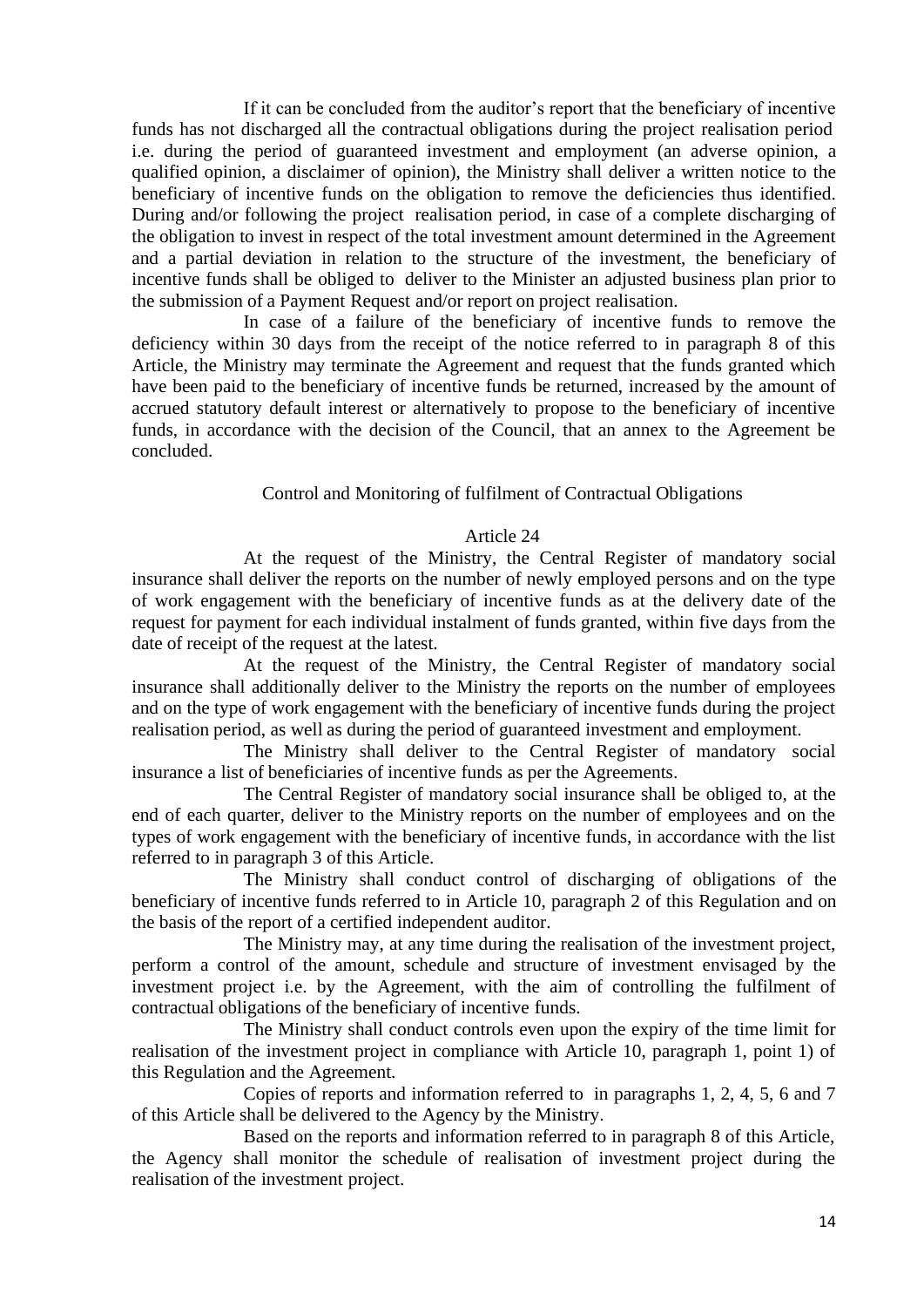In cases where it is determined that a Council decision is necessary for further activities in relation to the investment project in question, the Ministry shall prepare the report and the proposal of measures and shall deliver them to the Council through the Agency.

The report referred to in paragraph 10 of this Article shall include data and information on all the elements of the investment project and shall mandatorily include:

1) A summary of the auditor's report on the investment project audit which shall include a verification of compliance with all the provisions of the Agreement;

2) Information on the amount of investment made by the beneficiary of incentive funds in relation to the elements of investment listed in the Application, Agreement and/or in the investment project;

3) Information on the schedule of employment of new employees for indefinite period of time with the beneficiary of incentive funds;

4) An overview of freezing of current accounts of the beneficiary of incentive funds, if any;

5) Information on the problems faced by the investor and/or the beneficiary of incentive funds during realisation of investment project;

6) Other information of significance for preservation of financial, developmental and bilateral economic interests of the Republic of Serbia which may be threatened by the actions of the beneficiary of incentive funds.

The Ministry shall deliver to the Serbian Business Registers Agency the list of beneficiaries of incentive funds as per the Agreements.

In case of a registration of changes with the beneficiary of incentive funds, the Business Registers Agency shall be obliged to notify the Ministry thereof without delay.

The control of investment amount made into the fixed assets referred to in paragraph 6 of this Article shall be performed in compliance with the Addendum 2 on the Method and Procedure of Investment Amount Control, which has been printed with this Regulation and is an integral part hereof.

# VIII. TRANSITIONAL AND FINAL PROVISIONS

### Termination of Regulation

### Article 25

The control of discharging of contractual obligations as per the concluded agreements on incentive funds granting, as well as the decision making upon concluded controls shall be carried out in compliance with the provisions of this Regulation.

Procedures for incentive funds granting initiated by the date of entry into force of this Regulation shall be completed in compliance with the Regulation on Conditions and Method for Attracting Direct Investments (Official Gazette of the RS, No. 37/18).

### Entry into Force

### Article 26

This Regulation shall enter into force on the following day from the date of its publication in the Official Gazette of the Republic of Serbia.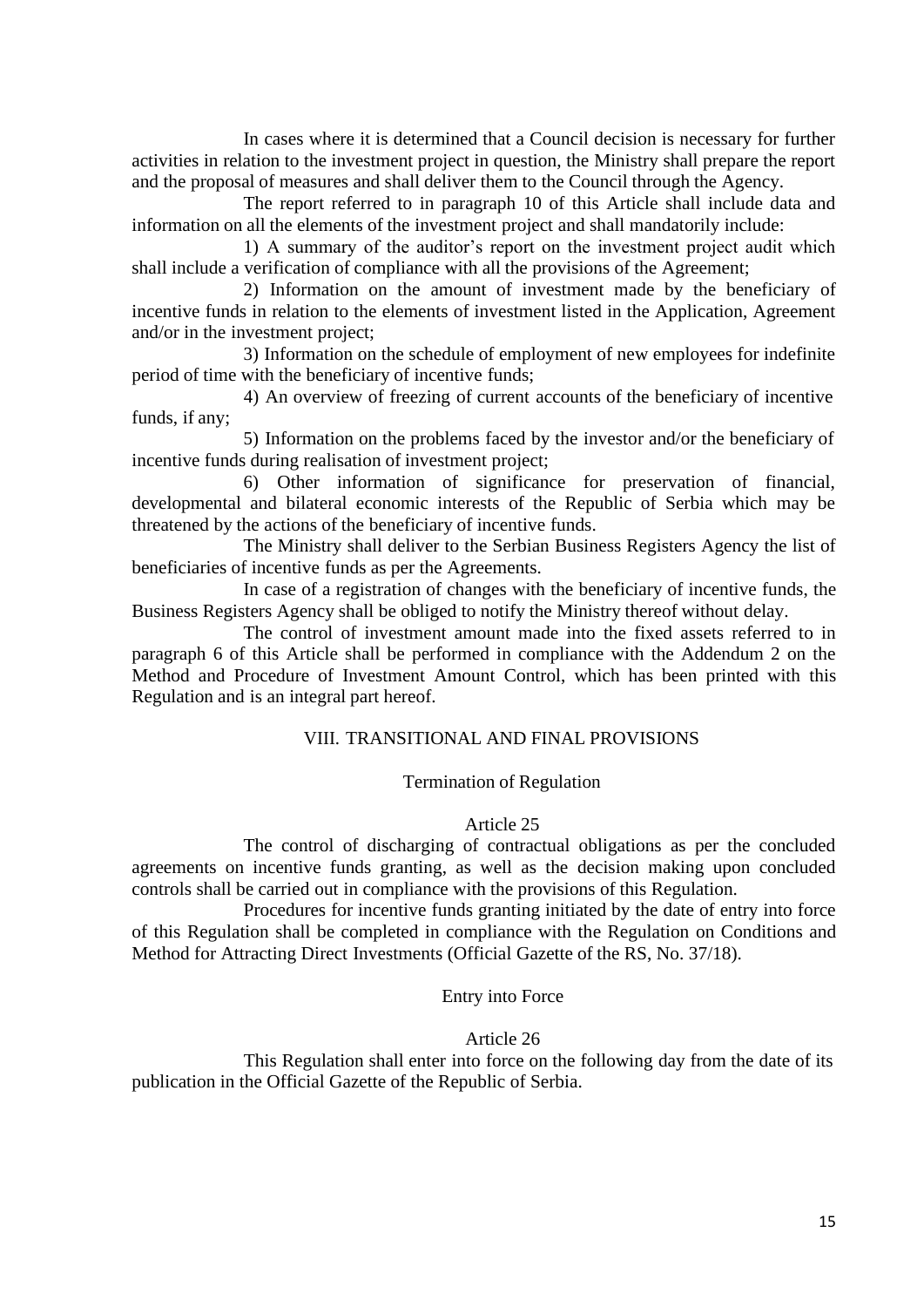# ADDENDUM 1

| Spa and climatic places |                                          |
|-------------------------|------------------------------------------|
| 1.                      | PALANAČKI KISELJAK - Smederevska Palanka |
| 2.                      | KANJIŽA – Kanjiža                        |
| 3.                      | JOŠANIČKA SPA - Raška                    |
| 4.                      | BUKOVIČKA SPA - Aranđelovac              |
| 5.                      | SOKOBANJA – Sokobanja                    |
| 6.                      | VRNJAČKA SPA - Vrnjačka Banja            |
| 7.                      | <b>BRESTOVAČKA SPA – Bor</b>             |
| 8.                      | VRDNIK - Vrdnik                          |
| 9.                      | NIŠKA SPA – Niš                          |
|                         | 10. PRIBOJSKA SPA – Priboj               |
|                         | 11. RUSANDA – Melenci                    |
|                         | $12.$ PALIĆ – Subotica                   |
|                         | 13. IVANJICA AIR SPA - Ivanjica          |
|                         | 14. LJIG SPA - Ljig                      |
|                         | 15. KOVILJAČA SPA – Loznica              |
|                         | 16. VRANJSKA SPA – Vranje                |
|                         | 17. SELTERS SPA - Mladenovac             |
|                         | 18. NOVOPAZARSKA SPA - Novi Pazar        |
|                         | 19. ZLATAR AIR SPA - Nova Varoš          |
|                         | 20. BUJANOVAČKA SPA – Bujanovac          |
|                         | 21. SIJARINSKA SPA - Medveđa             |
|                         | 22. GORNJA TREPČA – Čačak                |
|                         | 23. OVČAR SPA – Čačak                    |
|                         | 24. BEČEJ SPA – Bečej                    |
|                         | 25. MATARUŠKA SPA – Kraljevo             |
| 26.                     | VRUJCI SPA - Mionica                     |
| 27.                     | GAMZIGRAD SPA - Zaječar                  |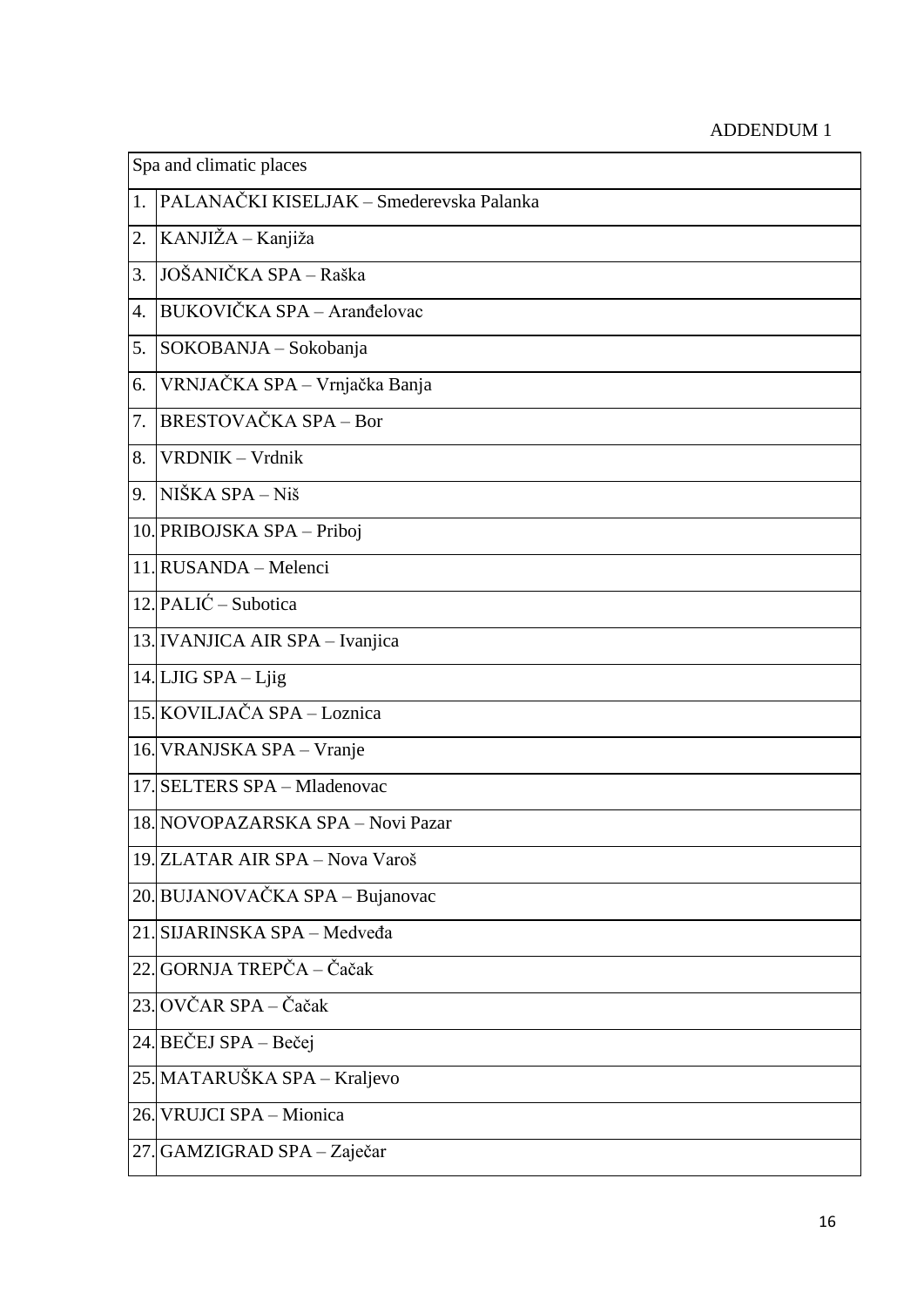| 28. LUKOVSKA SPA – Kuršumlija                         |
|-------------------------------------------------------|
| 29. CLIMATIC PLACE BOGUTOVAČKA SPA – Bogutovac        |
| 30. CLIMATIC PLACE OBRENOVAČKA SPA – Obrenovac        |
| 31. CLIMATIC PLACE KURŠUMLIJSKA SPA - Kuršumlija      |
| 32. CLIMATIC PLACE ZVONAČKA SPA – Babušnica           |
| 33. CLIMATIC PLACE RIBARSKA SPA – Kruševac            |
| 34. CLIMATIC PLACE PROLOM SPA – Kuršumlija            |
| 35. CLIMATIC PLACE RADALJSKA SPA - Mali Zvornik       |
| 36. CLIMATIC PLACE NOVOSADSKA SPA - Novi Sad          |
| 37. CLIMATIC PLACE JUNAKOVIĆ SPA – Apatin             |
| 38. CLIMATIC PLACE NIKOLIČEVO – Zaječar               |
| 39. CLIMATIC PLACE SUVA ČESMA – Prokuplje             |
| 40. CLIMATIC PLACE ŠARBANOVAC - Bor                   |
| 41. CLIMATIC PLACE MILJKOVAC - Niš                    |
| 42. CLIMATIC PLACE RGOŠKA SPA – Knjaževac             |
| 43. CLIMATIC PLACE BOBOVIK - Vladimirci               |
| 44. CLIMATIC PLACE DUBLJE – Bogatić                   |
| 45. CLIMATIC PLACE DIVČIBARE MOUNTAIN – Valjevo       |
| 46. CLIMATIC PLACE ZLATIBOR MOUNTAIN – Čajetina       |
| 47. CLIMATIC PLACE RUDNIK MOUNTAIN - Gornji Milanovac |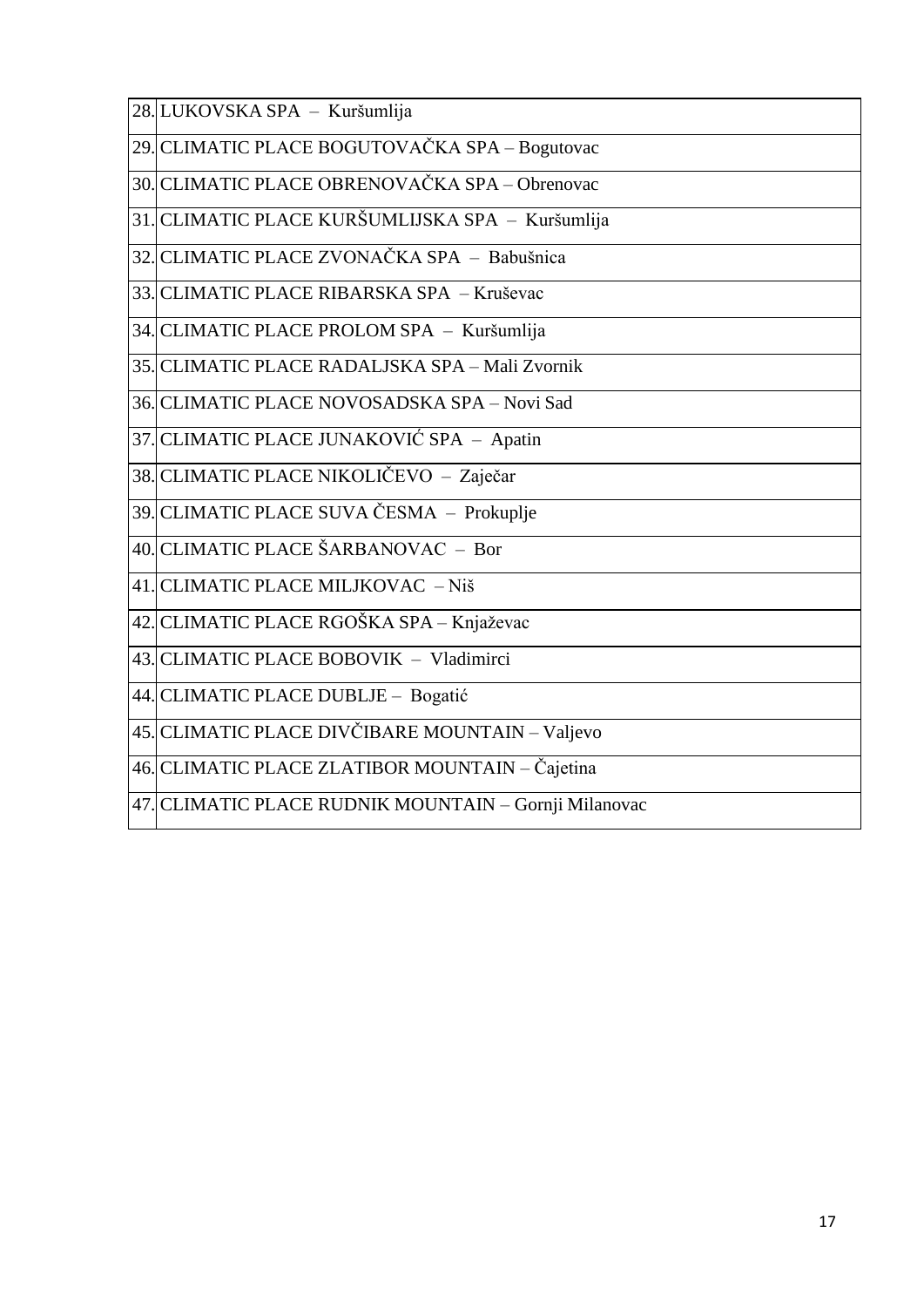#### METHOD AND PROCEDURE FOR INVESTMENT CONTROL

### 1. REPORT ON A REALIZED INVESTMENT

1.2. The finding from the auditor's report on the amount and structure of the realized investment shall comprise of:

1) The introductory part: basic information on the beneficiary of incentive funds and on the Agreement, as well as on any Annex/Annexes to the Agreement, if any, the name of the beneficiary of incentive funds, company registration number, tax identification number, Agreement number, Agreement scope, amount and schedule of investment and the time limit for realisation of investment project, Application for Incentive Granting, and it can additionally include other information as well,

2) The list of documentation based on which the findings on realized investment amount has been drawn up,

3) Findings on the investment amount and compliance with contractual obligations.

### 2. DOCUMENTATION BASED ON WHICH AUDITS OF INVESTMENT AMOUNTS ARE PERFORMED

Controls of the amount of investment envisaged in the investment project, depending on the scope of investment, shall be performed based on the following documentation:

а) To prove that the assets acquired through a direct investment are used solely by the beneficiary of incentive funds:

1) Statement of the responsible person with the beneficiary of incentive funds that the assets acquired through the direct investment are used solely by the beneficiary of incentive funds,

2) Proof that the assets are accounted for in the business books of the beneficiary of incentive funds.

b) To prove the duration of lease: lease agreement.

c) For tangible assets:

А) For the land:

1) Acquisition for compensation (Sale and Purchase Agreement, proof of payment, excerpt from the cadastre and/or from the land register), proof that it has been accounted for in the business books of the beneficiary of incentive funds,

2) Acquisition without compensation (legal basis for acquisition without compensation agreement, proof that it has been accounted for in the business books of the beneficiary of incentive funds),

3) Lease of land (lease agreement, proof that it has been accounted for in the business books of the beneficiary of incentive funds).

B) For buildings:

– For the greenfield investments: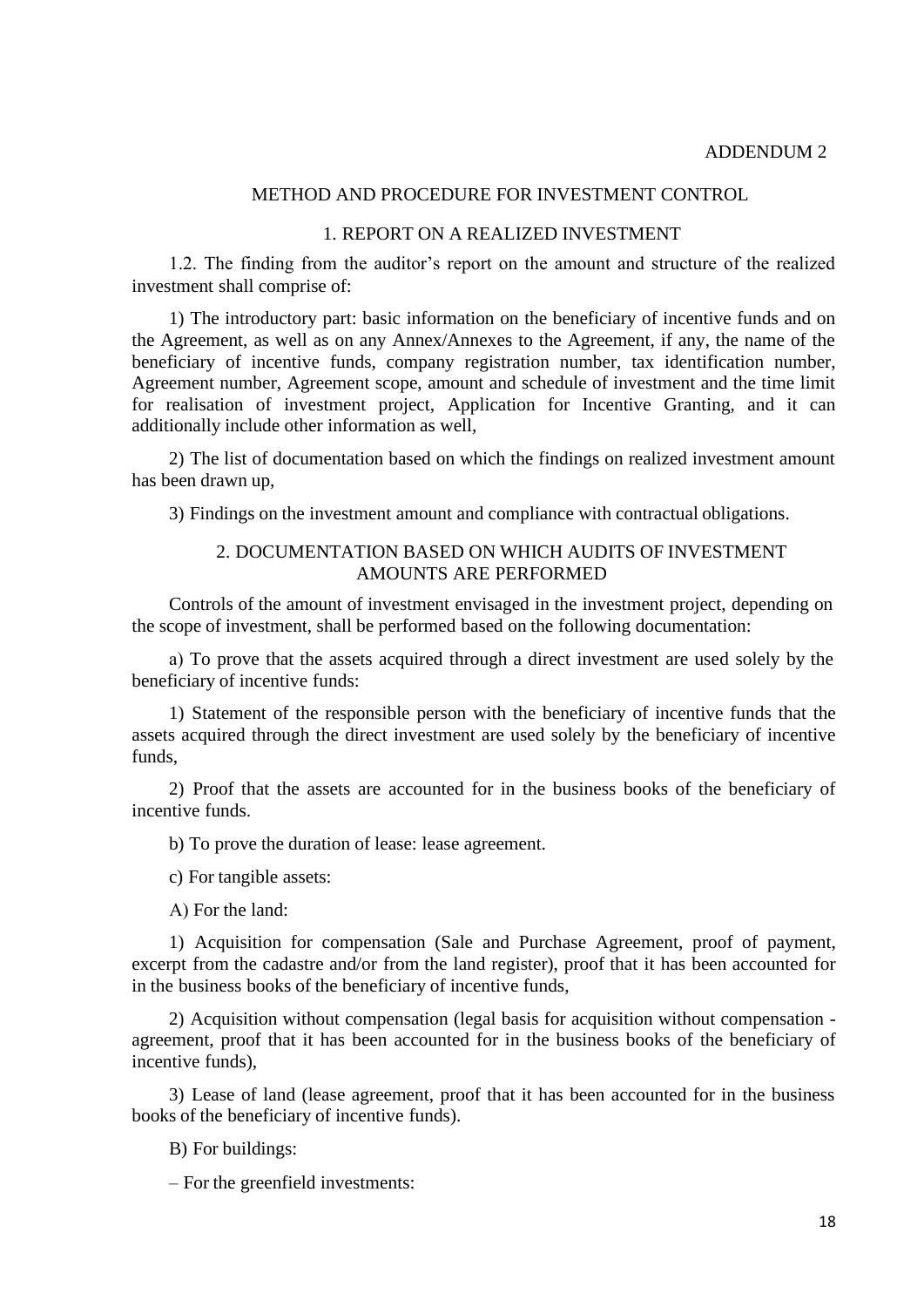1) Construction permit where it is envisaged for the concrete type of construction works,

2) Exploitation permit for facilities and/or for the group of facilities for which the construction permit was issued,

3) Proof that the facility has been entered in the real estate folio as the property of the beneficiary of incentive funds

4) Records of the handover of completed works (records made by the commission for technical acceptance of works),

5) Proof that they have been accounted for in the business books of the beneficiary of incentive funds.

– For the brownfield investments:

Which include reconstruction/adaptation of existing facilities:

1) Sale and Purchase Agreement for the facility and/or title deed or exploitation permit for the facility and/or Agreement on Lease of facility;

2) Proof that they have been accounted for in the business books of the beneficiary of incentive funds;

3) Permit for reconstruction/adaptation,

4) Exploitation permit,

5) Adequately drafted and certified interim payment certificates and final payment certificate with proof of payments,

6) Records on acceptance of completed works (the records made by the commission for technical acceptance of works),

7) Proof of settlement of the entire amount of purchasing price.

C) Plants, machines, equipment:

– New equipment:

1) Invoices issued by the suppliers for the beneficiary of incentive funds and/or for the investor; customs clearance documentation in cases of imported equipment,

2) Proof that the beneficiary of incentive funds has become the owner of assets,

3) Proof that they have been accounted for in the business books of the beneficiary of incentive funds.

– Used equipment:

1) Invoices issued by the suppliers for the beneficiary of incentive funds and/or for the investor; customs clearance documentation in cases of imported equipment and proofs of payments effectuated to the supplier,

2) In cases of contributions comprising of own assets - proof of ownership, agreement on contribution of equipment for discharging of contractual obligations,

3) Proof that the beneficiary of incentive funds has become the owner of assets,

4) Proof that they have been accounted for in the business books of the beneficiary of incentive funds.